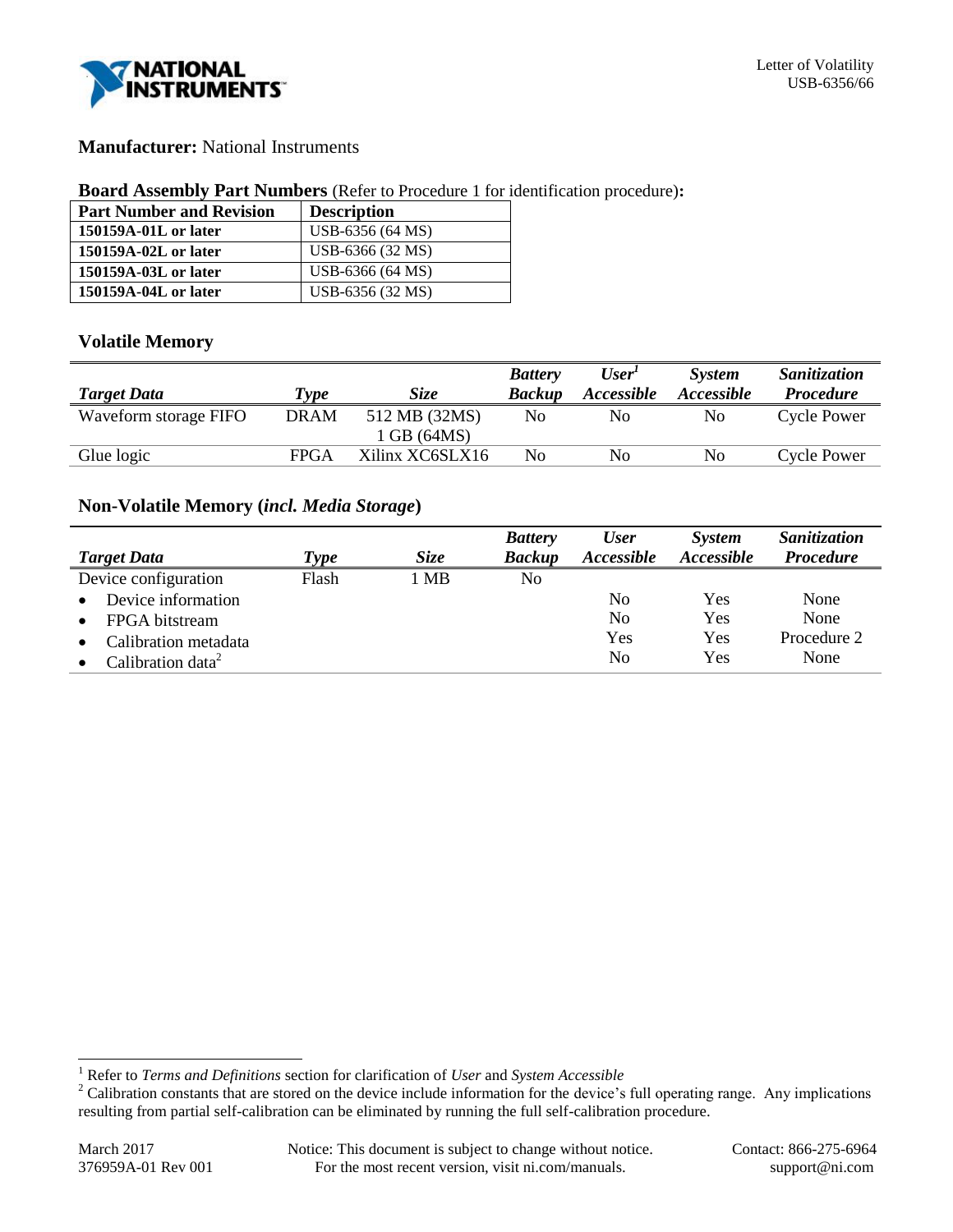

# **Procedures**

### **Procedure 1 – Board Assembly Part Number identification:**

To determine the Board Assembly Part Number and Revision, refer to the "P/N" label applied to the surface of your product as shown below. The Assembly Part Number should be formatted as "P/N: ######a-vvL" where "a" is the letter revision of the Board Assembly (eg. A, B, C…) and the "vv" is the type identifier.



## **Procedure 2 - Device Configuration Flash (Calibration Metadata):**

The user-accessible areas of the Device Configuration Flash are exposed through a calibration Applications Programming Interface (API) in LabVIEW. To clear the calibration meta-data area, complete the following steps:

1. The user-accessible areas of the Device Configuration Flash can be cleared using the NI DAQmx API. For instructions on how to clear these areas, go to [www.ni.com/info](http://www.ni.com/info) and enter info code *DAQmxLOV*